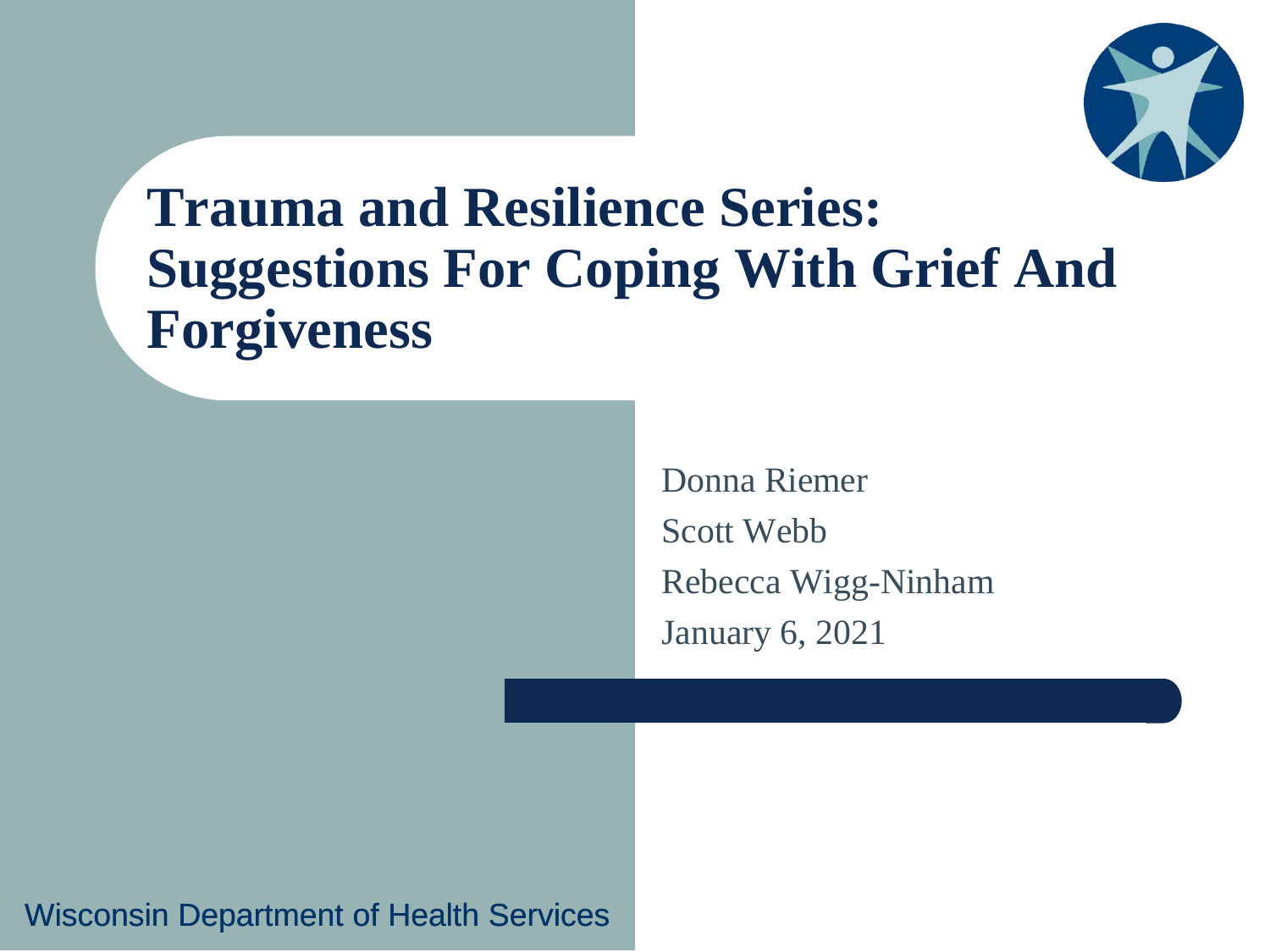

# **Objective**

Through collaboration, discussion, and embodied self-awareness, consider the relationship of the grief and forgiveness processes through the lens of the Stages of Change Model.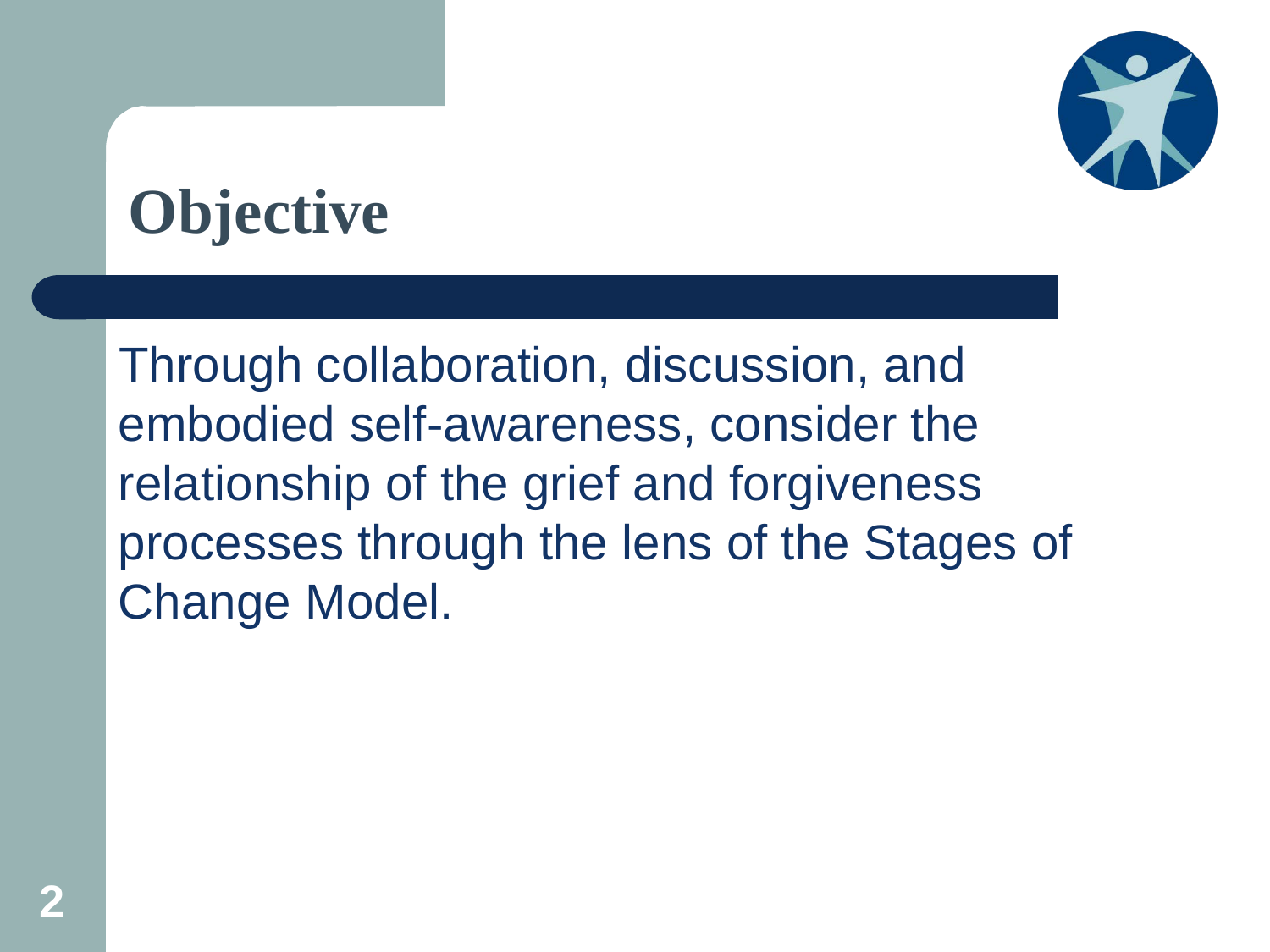

# **Stages Of Change**

- Pre-contemplation
- Contemplation
- **Determination**
- Action
- **Relapse**
- Maintenance

#### https://sphweb.bumc.bu.edu/otlt/mph-

[modules/sb/behavioralchangetheories/BehavioralChangeTheories](https://sphweb.bumc.bu.edu/otlt/mph-modules/sb/behavioralchangetheories/BehavioralChangeTheories6.html)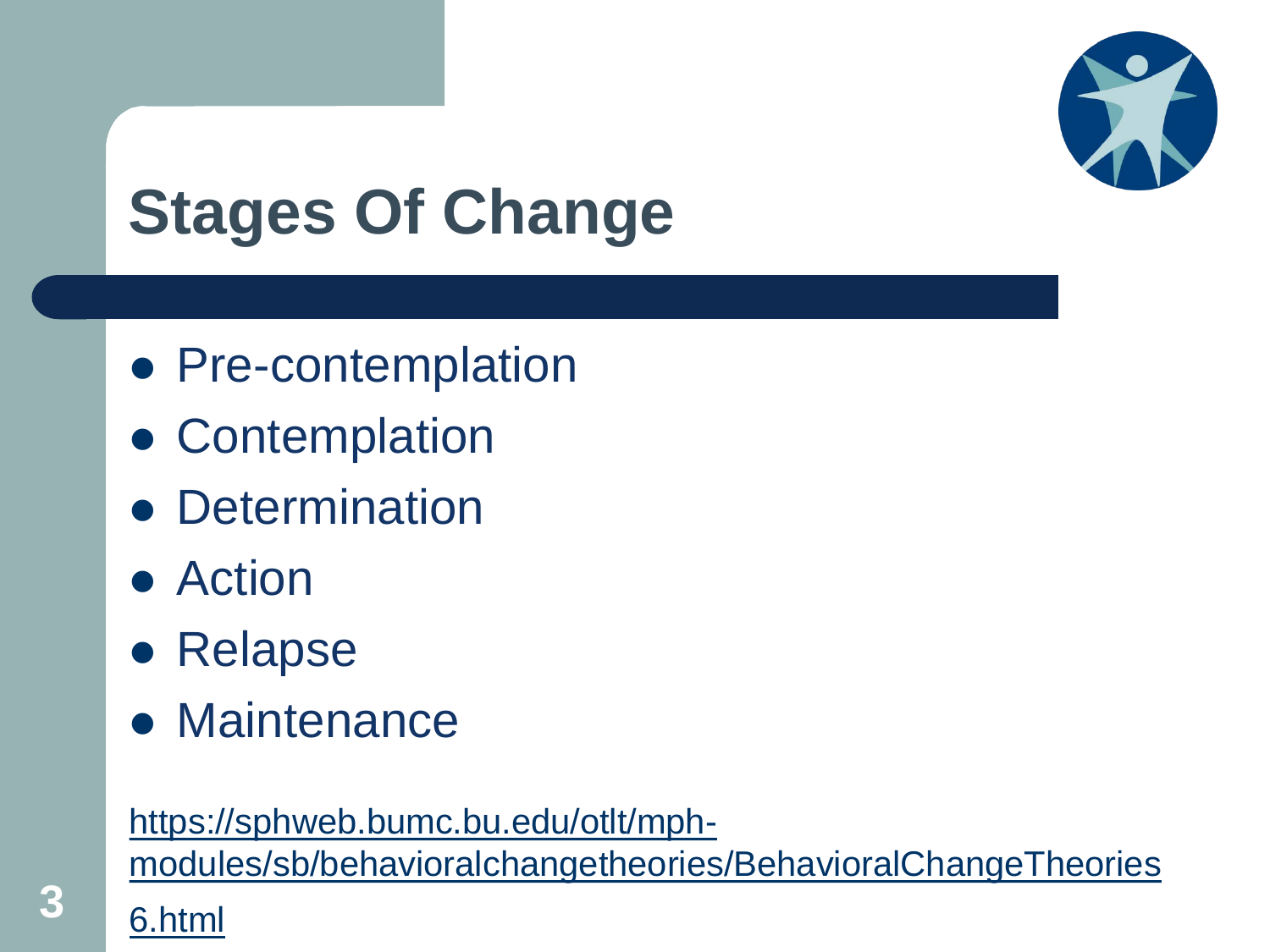

# **Grief is Universal**

- Change can be difficult, even traumatic.
- Where there is change, there is loss.
- Where there is loss, there is a need to grieve.
- Grief is embodied.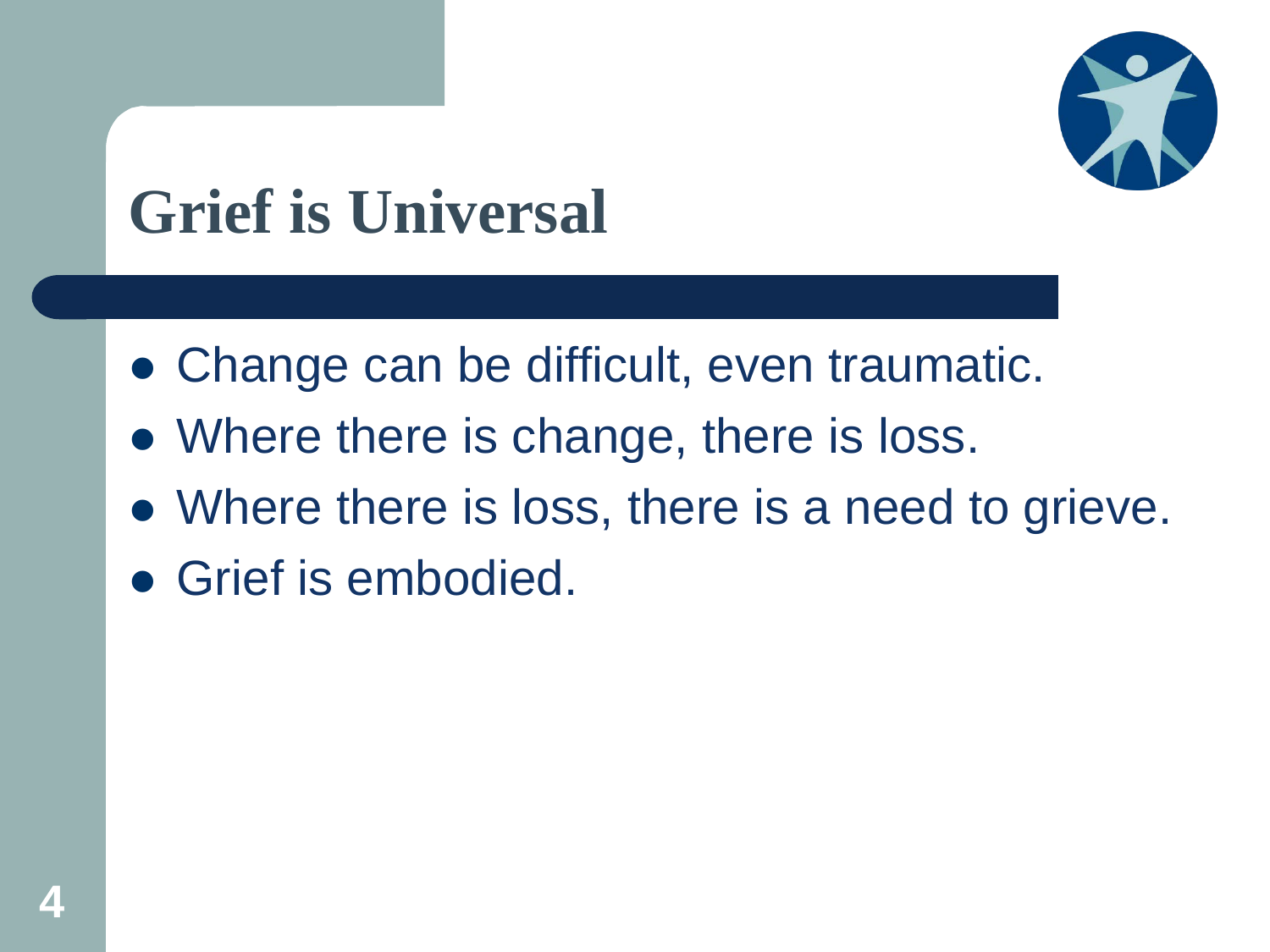

## **Grief Process**

- **•** Emotional
- **•** Physical
- Aces
- **Resilience**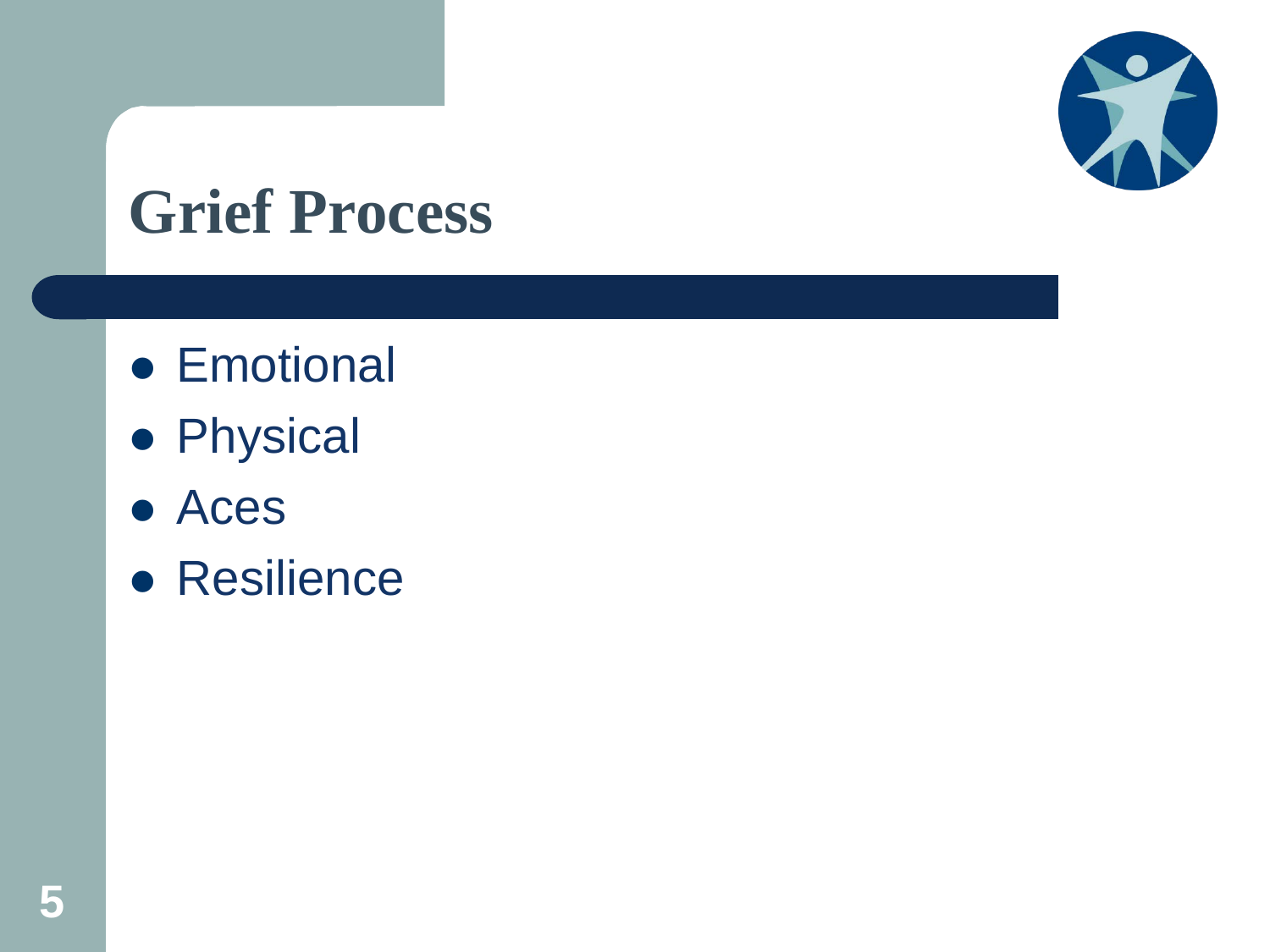

# **Forgiveness Process**

- A choice
- Many pathways
- **•** Emotional
- **•** Physical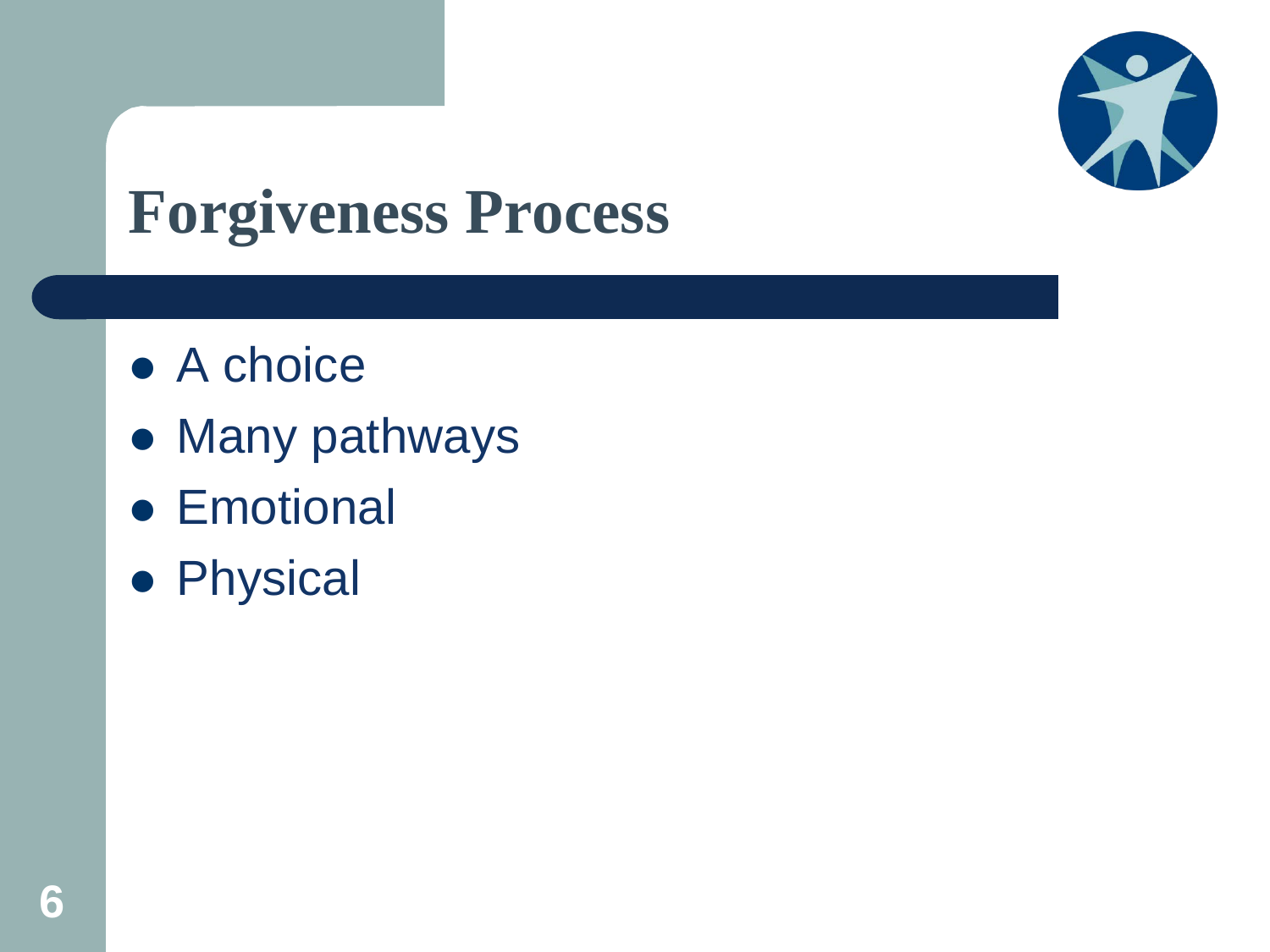

# **A Forgiveness Model**

- Openness
- Awareness
- **Curiosity**
- Intentionality
- **Transfiguration**

#### J. Biernat, 2009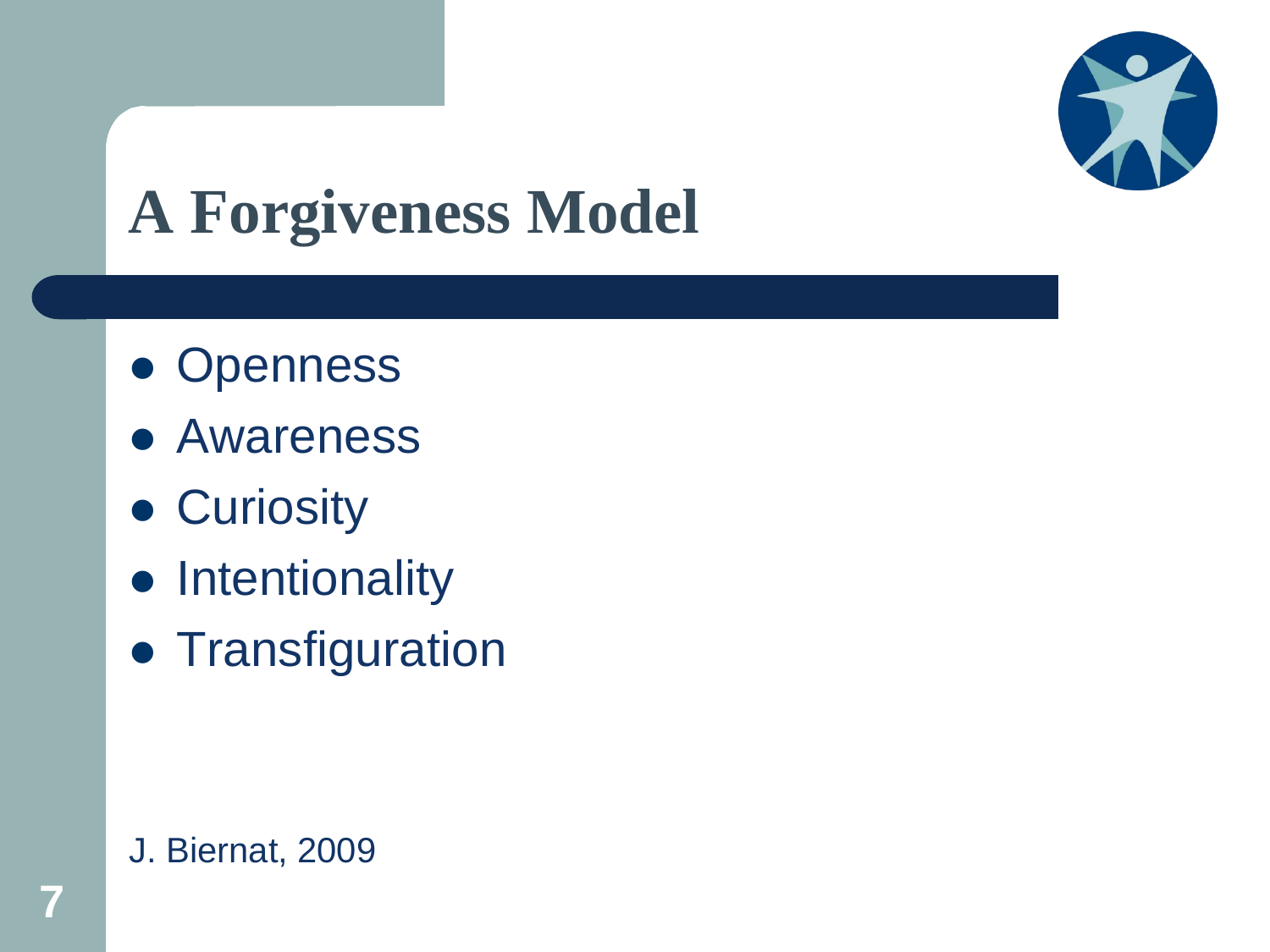

## **Resources (Grief)**

Prochaska and DiClemente, Stages of Change Model https://sphweb.bumc.bu.edu/otlt/mph[modules/sb/behavioralchangetheories/BehavioralChangeTheories6.](https://sphweb.bumc.bu.edu/otlt/mph-modules/sb/behavioralchangetheories/BehavioralChangeTheories6.html) html

Grief Models <https://hospiceslo.org/resources/kubler-ross-and-other-grief-models>

Hansen, Brant. Forgiveness In An Age Of Anger <https://www.youtube.com/watch?v=0Rh8uywILZk>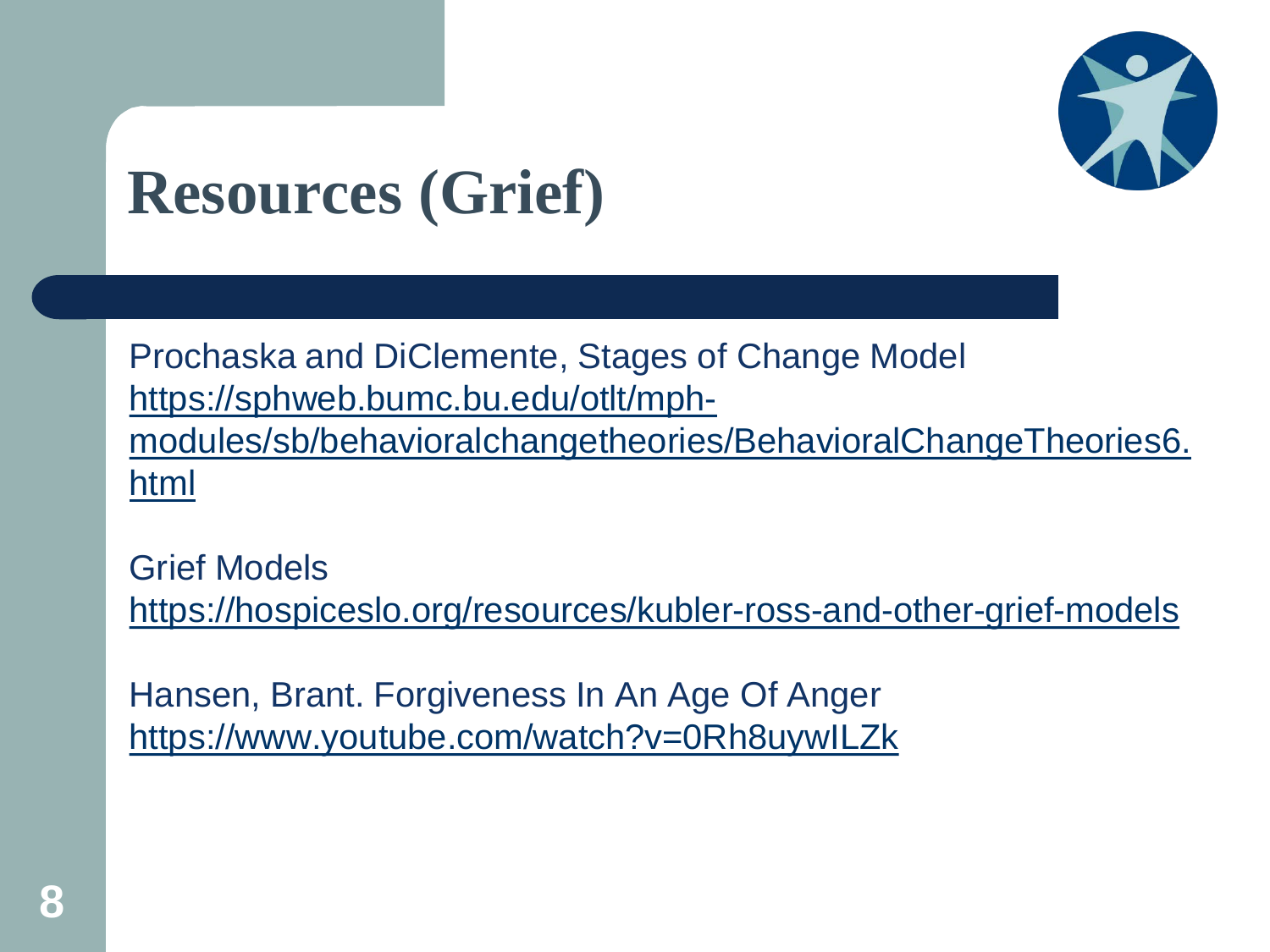

Kübler-Ross https://courses.lumenlearning.com/suny[lifespandevelopment/chapter/models-of-grief/](https://courses.lumenlearning.com/suny-lifespandevelopment/chapter/models-of-grief/)

Kübler-Ross, Wright [http://socialworktech.com/2012/11/13/the-seven-stages-of](http://socialworktech.com/2012/11/13/the-seven-stages-of-grief/?v=f24485ae434a)grief/?v=f24485ae434a

Mayo Clinic, 7 Steps For Managing Grief and Loss [https://newsnetwork.mayoclinic.org/discussion/7-steps-for-managing](https://newsnetwork.mayoclinic.org/discussion/7-steps-for-managing-grief-and-loss/)grief-and-loss/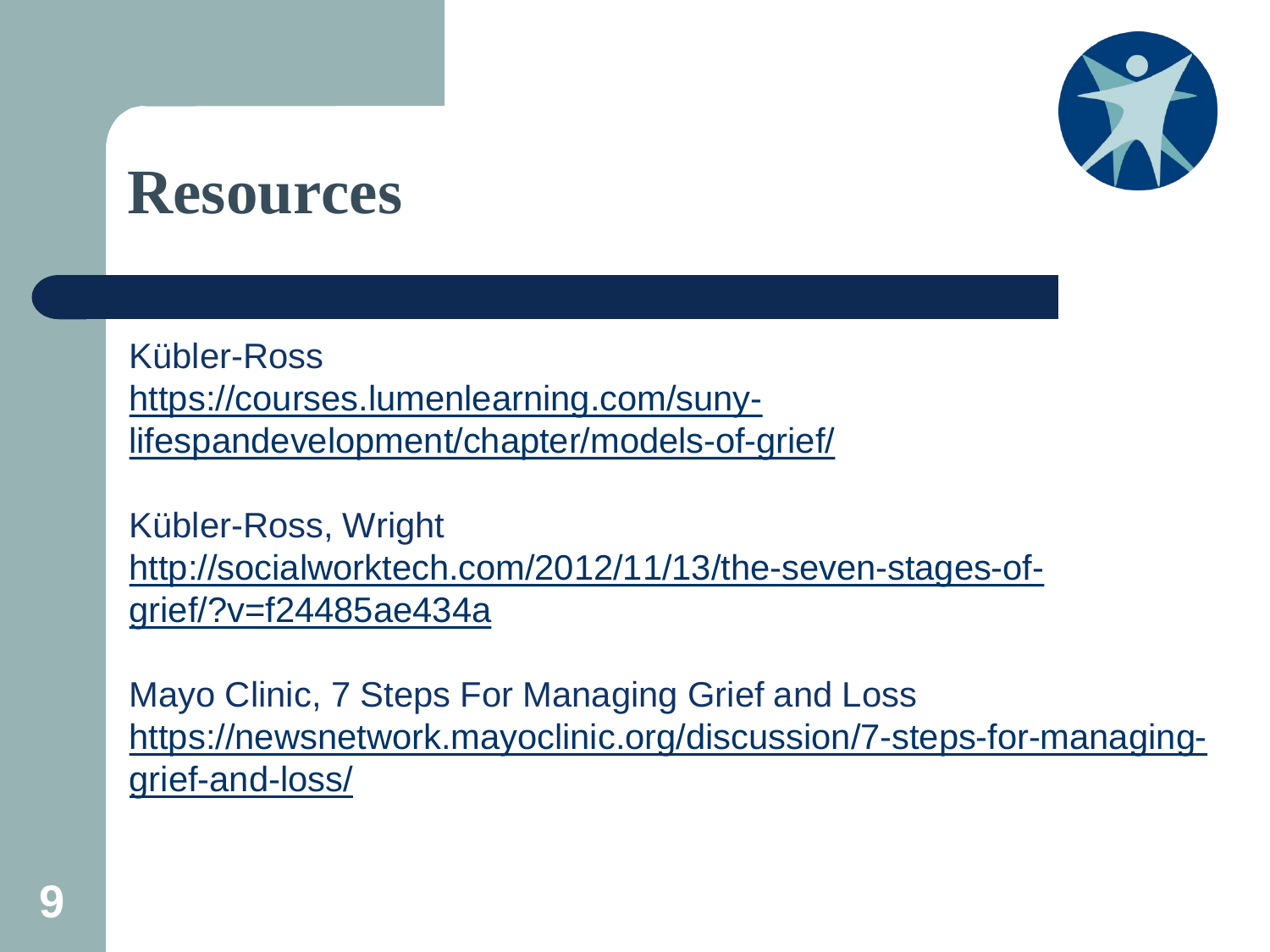

S. Bloom, S. Covington, "Moving From Trauma-Informed to Trauma Responsive: A Training Program For Organizational Change"

TEAR Grief Model <http://www.personalgrowthassoc.com/overcominggrief.html>

Wordens Four Tasks For Mourning <https://whatsyourgrief.com/wordens-four-tasks-of-mourning/7>

Hone, Lucy. Three Secrets of Resilient People <https://www.youtube.com/watch?v=NWH8N-BvhAw>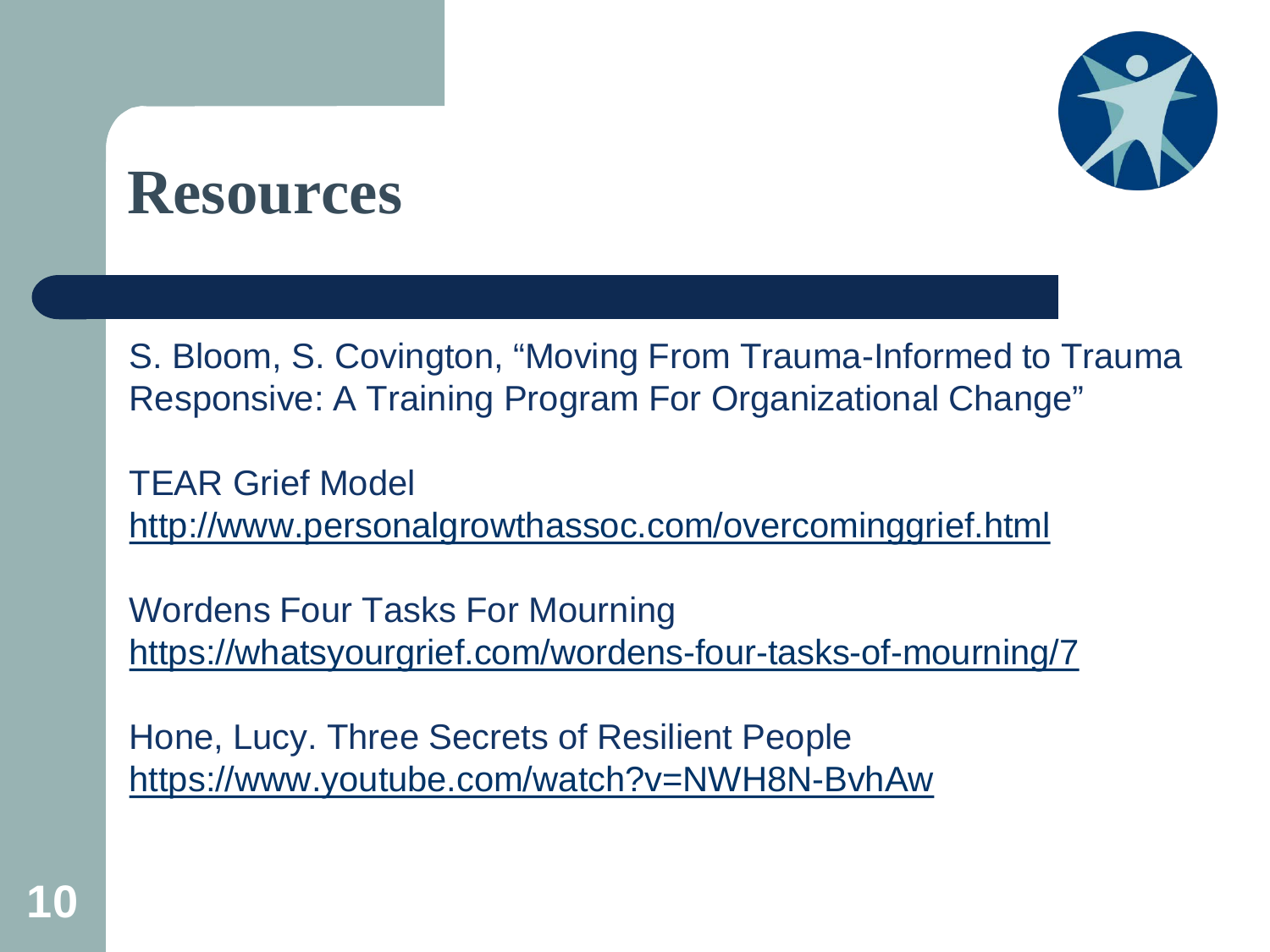

Marion Rosen with Susan Brenner, Rosen Method Bodywork

Grief and hurt – in more ways than one, Harvard Health Letter, February 2019

Bessel Van Der Kolk, M.D., The Body Keeps the Score

Mary-Frances O'Connor, PhD, Grief: A Brief History of Research on How Body, Mind, and Brain Adapt

Relaxation Awareness Resilience, Ivy Green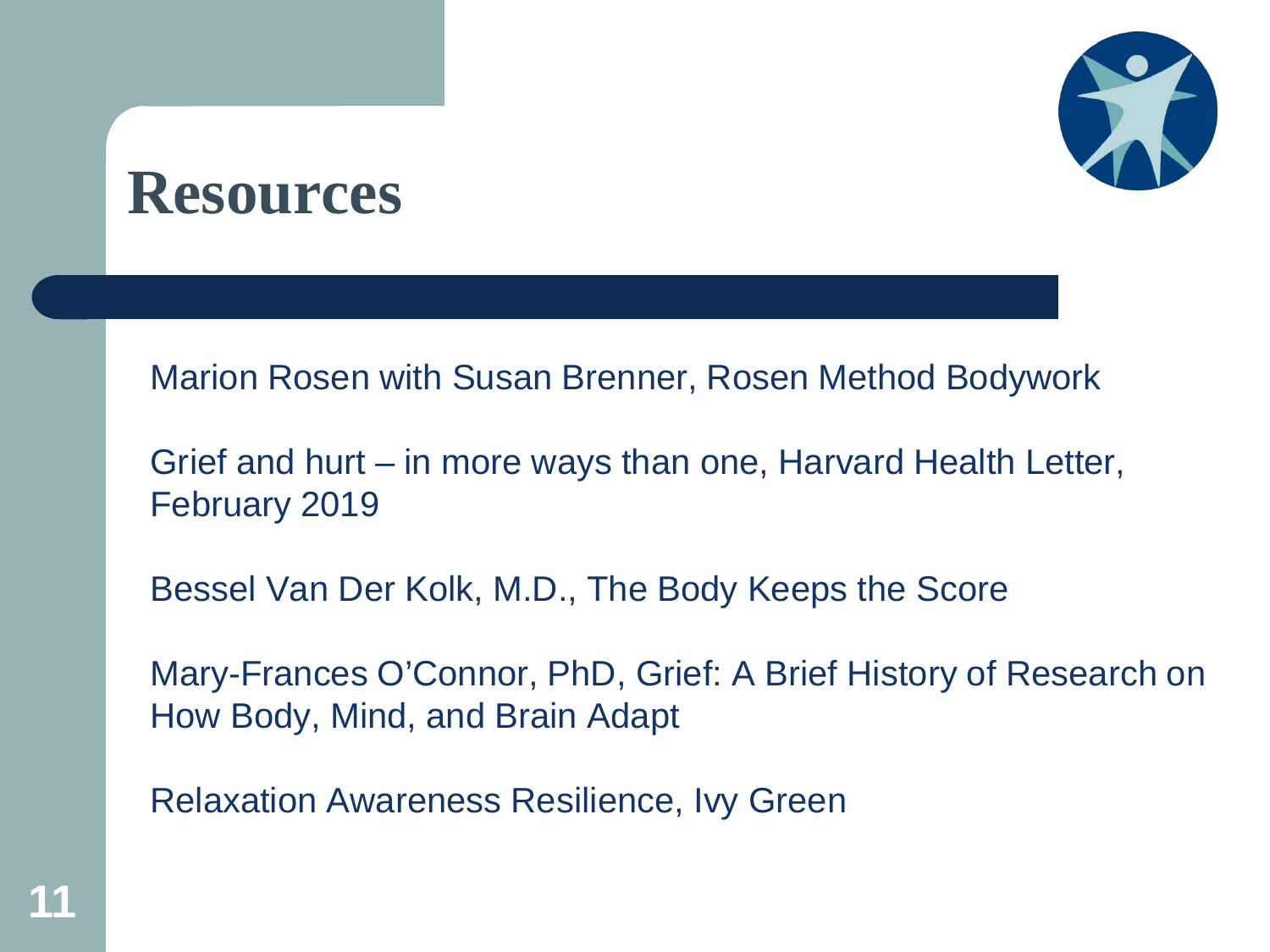

# **Resources (Forgiveness)**

Arnold, Jehann Chrostoph. "Why Forgive?" Plough Publishing House, 2000

Enright, Robert D. "Forgiveness Is A Choice: A Step By Step Process For Resolving Anger and Restoring Hope," APA Life Tools, 6th Ed., 2006

Forgiveness Videos: [https://www.ted.com/playlists/213/how\\_and\\_why\\_to\\_forgive](https://www.ted.com/playlists/213/how_and_why_to_forgive)

James, John W, Friedman, Russell, Matthews, Leslie Landon. "When Children Grieve," Harper Collins Publishing, 2001.